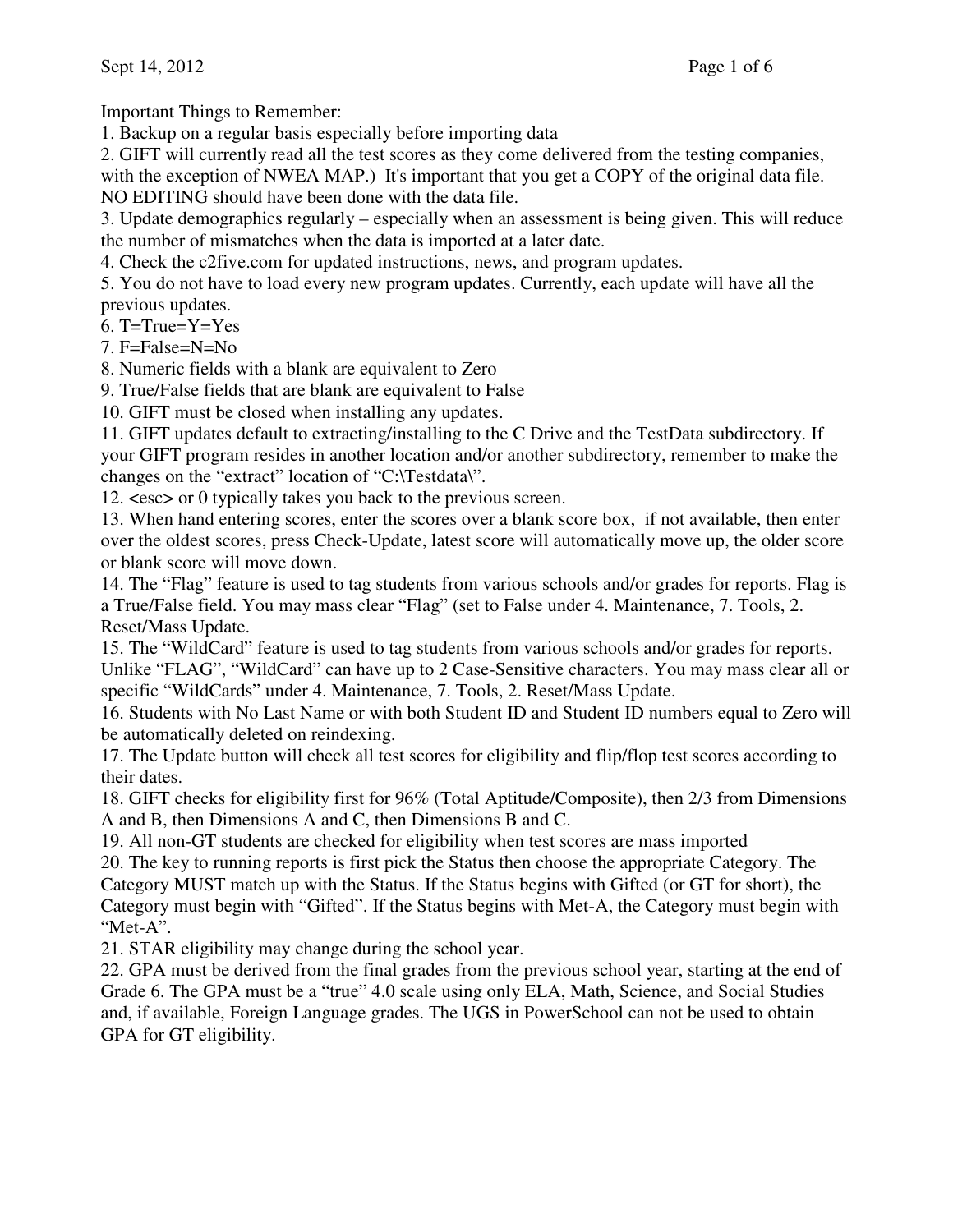Importing/Loading Test Scores

Loading PASS is not any different than loading the other test scores (exception being MAP). So, if you can do PASS, you can do the rest. These instructions will address how to import PASS from the 2012 administration. First, get a copy of the original downloaded PASS data file. (FYI - GIFT will currently read all the test scores as they come delivered from the testing companies, with the exception of NWEA MAP.) It will be a "text" file with an extension of CSV (PASS only). It's important you get a copy of the original file. You do not have to do any editing. (Other tests will have extensions of TXT or Dat). After you have the file, you are ready to import.

(I recommend doing a demographic import before loading test scores)

From the GIFT Main Menu

3. Import/Export

1. Test Import

5. PASS

1. PASS 2012

(If this was a different test, you choose that test "path".)

Typically, you would take the defaults for the dates, but adjust as needed.

The first date is when the test was administered.

The second date is an approximate date when the student (if newly qualified) will first receive G&T instruction.

The question of serving depends if you will serve them (if newly qualified) this year.

If you will not serve the newly identified G&T students the current school year, make sure the Serving response is No.

Click continue.

Point the open box to the CSV file and import it in. (If the open box states a file type of DBF, then you will not be able to import in the file – You have a DBF error. You will need to "hard close" GIFT, and run the Fix DBF error.) When you have found the file and chose to import, the data will appear on the screen.

Verify the information on the screen "looks" correct. First names in the First Name column. Last names in the Last Name columns. etc. Blanks are ok.

After looking at the data, press <esc> or <Ctrl>+W ("Control" Key and the "W" Key together) to exit the view.

A confirmation screen appears, if the data looked good, enter a Y and press enter. Anything else will cancel the import.

If importing, a please wait screen will appear while the data imports.

At the end of the import, most of the time a mismatch report will appear, print this out. (choose the printer icon on the report page)

The mismatch report displays students that GIFT do not import in their scores. (FYI, the school and grade displayed on the mismatch report is the school and grade the student was in during testing) You have to "manually" add the data in on the students appearing on the Mismatch Report. (After

adding in this data, you are finished)

To attempt to find the students, do the following..

From the GIFT Main Menu...

1. Data/Students

Accept the defaults on the filtering criteria and click continue.

On the Student page, click on the Find button

Type in the first few letters of the student's last name and press enter

A list of students with those letters will appear, scroll through the list until you find your student.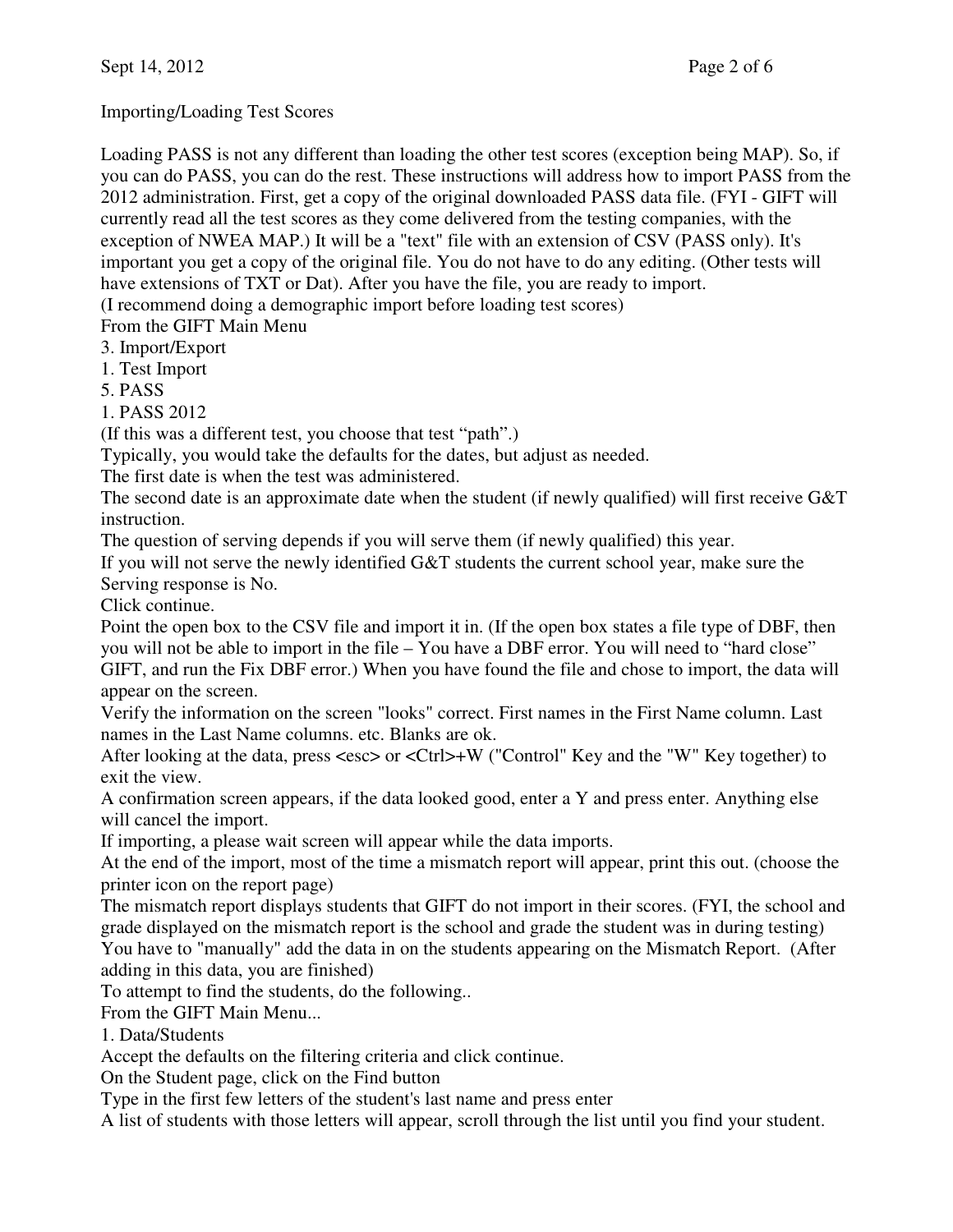If you do not find your student, proceed to the next student

If you find your student, highlight the student and press escape. (double clicking will not work ugh!)

Once the student is on the screen, enter the test data, grade level when tested, and testing date. After you have entered the data, click on the "Update" button on the lower left area of the student screen. This will check to see if the student is GT or meeting 1 of the criteria for GT.

Do this for each of the students on the mismatch report. Some students may not appear in GIFT. Those students could have come and gone between GIFT imports or they may be a home school student.

## Part B:Loading NWEA MAP in GIFT

1. The NWEA data file is received as a unicode text file and currently GIFT is not set to read a unicode text file; however, the data file can easily be converted to a "regular" text file. 2. To convert the file, open the MAP data file with either Notepad or Wordpad. (Both of these programs come with Windows.)

3A. NotePad Instructions: After you have the file open, click on File, then Save As.

The Save dialogue box appears, on the middle selection, it should state Save as Type: Text Documents (\*.txt) on the bottom selection, it should state Encoding: ANSI. If these two lines do not state this, change the lines appropriately, then click on save. You have just converted the file to regular' text. Close NotePad and go to step 4.

3B. WordPad Instructions: After you have the file open, click on File, then Save As.

The Save dialogue box appears, On the bottom selection, it should state Save as Type: Text Document. If not, change the line to state Text Document then click on save. It is now converted to a regular text file. Close WordPad and go to step 4.

4. In GIFT, go to 3. Import/Export, 1. Test Import, 4. MAP, then click on the appropriate MAP Administration (Fall, Winter, or Spring). Proceed like other tests.

Abbreviations:

GT-PC = Gifted via Previous Criteria

GT-96 = Gifted via 96 percentile score in Aptitude

GT-AB = Gifted via qualifying scores in Dimension A and Dimension B

 $GT-AC = Gifted via qualifying data in Dimension A and Dimension C$ 

 $GT-BC = Gifted via qualifying data in Dimension B and Dimension C$ 

 $Met-A = Met Dimension A (student has a "qualitying" Aptitude score)$ 

 $Met-B = Met Dimension B$  (student has a "qualifying" Achievement score)

Met-C = Met Dimension C (student has a "qualifying" Performance score or GPA)

STAR = Student is currently eligible for STAR Assessment

Met-B (Need  $A$ ) = Student met Dimension B as above but has NO Aptitude attempts on record Met-B (Need 2A) = Student met Dimension B as above but has less than 2 Aptitude attempts on record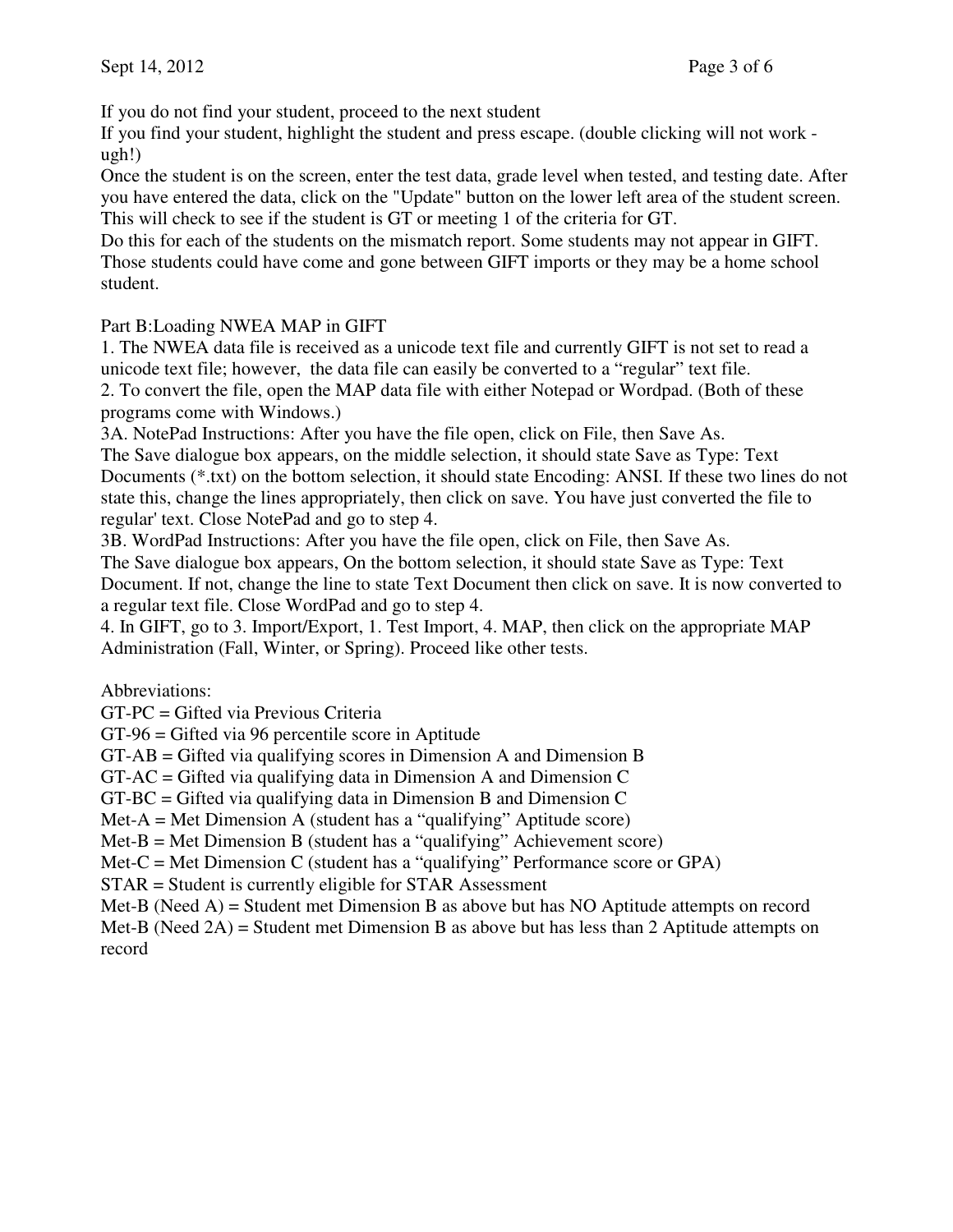Form A

Recommendations before doing Form A

- 1. Do a PowerSchool Demographic Update
- 2. Import in any Assessment scores (i.e. STAR, Spring MAP, etc.)
- 3. Update and/or add Academic Referral information (as needed)
- 4. Update and/or add Artistic Information (as needed)

Form A Instructions:

1. Under 2. Reports, choose 3. Form A (SDE End of Year)

2. Put a Y next to each grade level screened in your district. Typically, all grade levels are screened. Click Continue

3. The screened numbers are displayed. Adjust if needed. Be sure the Date Range states

07/01/20xx-06/30/20yy. (xx-yy is the current school year) GIFT will be "looking" for information in the date range displayed. Click Continue

4. The first pages of Form A appear on screen. Check/verify your numbers. To move to the next page, click on the Arrow Icon pointing to the right.

To print, click on the Printer Icon.

To close if not printing, click on the "door" Icon or the "X". You will need to print the "cover" page, sign, and FAX to Rick Blanchard at the SDE.

5. The next pages of Form A appear on screen. Check/verify your numbers. Move and/or print through the pages as described above.

6. When exiting the "second" set of pages, a "Excel" type file will be created on your hard drive. By default, it is called xx-xxforma20yy.xls.

(xx-xx is the "district number" of your district, yy is the current year) It is not recommended to rename this file.

This is the data file you should give to your DTC to be sent to the SDE.

GIFT DOES NOT SEND this file to the SDE. If you cancel the save, GIFT will crash.

7. You may repeat these steps (1-6) as often as needed until you are "satisfied" with your data.

8. When you are "finished" with Form A, it is recommended to do a Backup and then do the End of Year Procedure.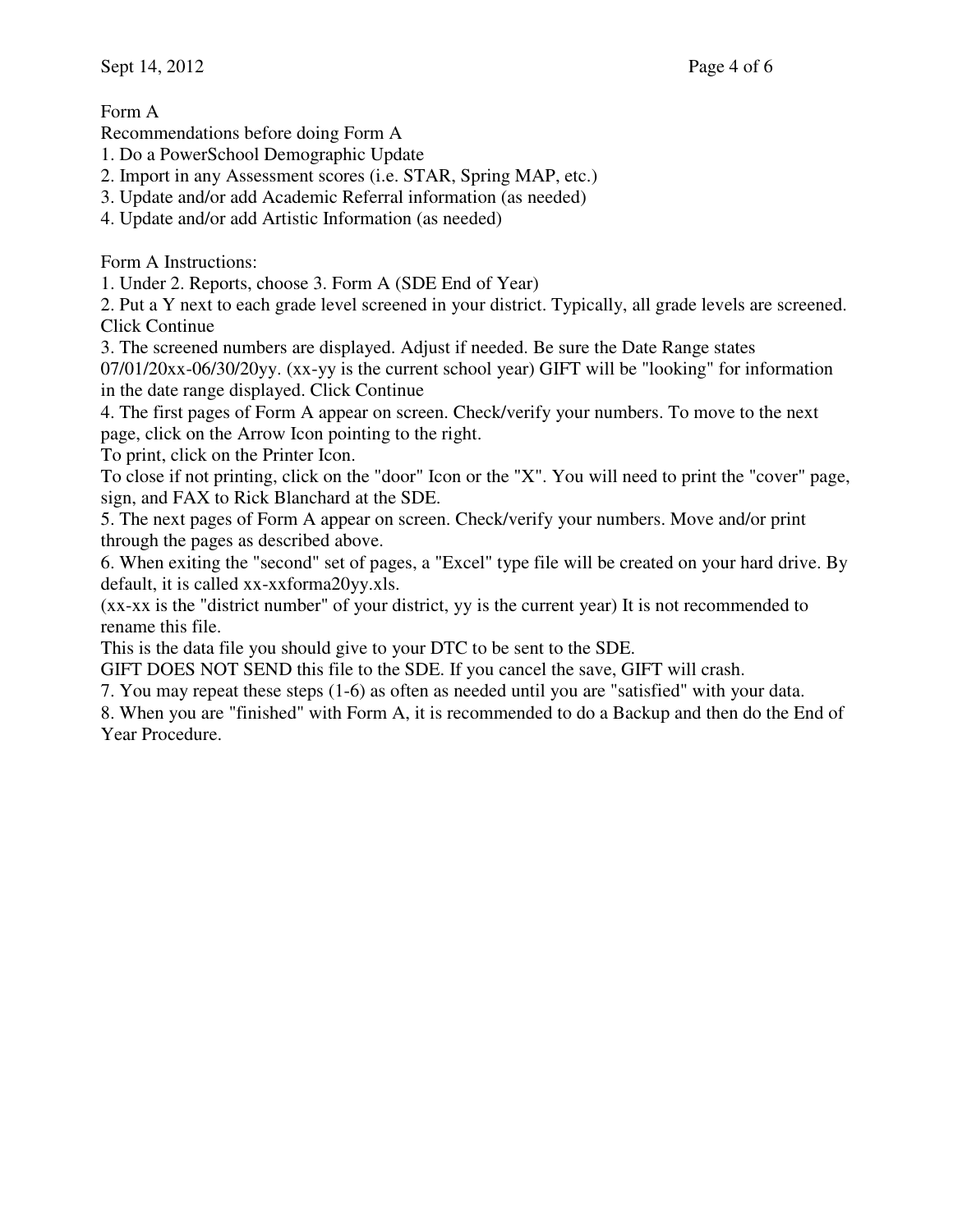STAR - Performance Task Recommendations/Instructions

Recommendations to do before doing the STAR - Performance Task Export

1. Do a backup

2. Do a demographic update

3. Import in any outstanding test scores

4. Find students which need an Aptitude score to go to STAR - Performance Task. (These are students that have 0 Aptitude attempts recorded in GIFT). Students need a minimum of 1 Aptitude Attempt (and a qualifying score) to qualify for STAR - Performance Task.

From the GIFT Main Menu, 2. Reports, 1. Academic, 2. Student Rosters

Change Status to "Met-B (Need A)", Change Category to "Met-B with ANY", Change the grade levels to 2 through 5, and Change the School to "Not Left District (All Schools)". Run this report. These students either need to be administered an Aptitude test or a previous Aptitude test score needs to be entered for the student.

5. Enter in the new or found Aptitude scores.

Export and Submission of STAR Performance Task data

From the GIFT Main Menu

3. Import/Export

7. Performance Task (STAR) Roster

The Performance Task Roster Menu appears with reminders, enter a "T" or "Y" to continue. The data starts to compile. At first "save" dialog box, click on the Save button. It is not recommended to change this file name (see STARxx-yy-yy.txt below). This is the file you will submit to Carolinian Consultancy. A second "save" dialog box appears, click on the Save button. It is okay to overwrite if asked. This file is an Excel type file which has the guardian information for each STAR student. This file may be used for notifying the guardians that the student will be taking the STAR Performance Task. After the file is saved, the roster appears. PRINT this roster. This is the list of students which are scheduled to take Performance Task. The last sheet gives you your totals. After submission of data, Carolinian Consultancy will send a count back which should match this page. After printing the roster, the confirmation screen appears, reminding you

which file to submit to Carolinian Consultancy. Submit the data file to Carolinian Consultancy. Attach the STARxx-yy-yy.txt file to an email and send to c2@c2five.com or gifthelp@gmail.com. Where xx is the year and yy-yy is the district id. Carolinian Consultancy should give you a confirmation email with a count within a day or two.

You may rerun the steps as often as needed (new scores, new students, etc..) and, if needed, resubmit the data file before the data submission deadline.